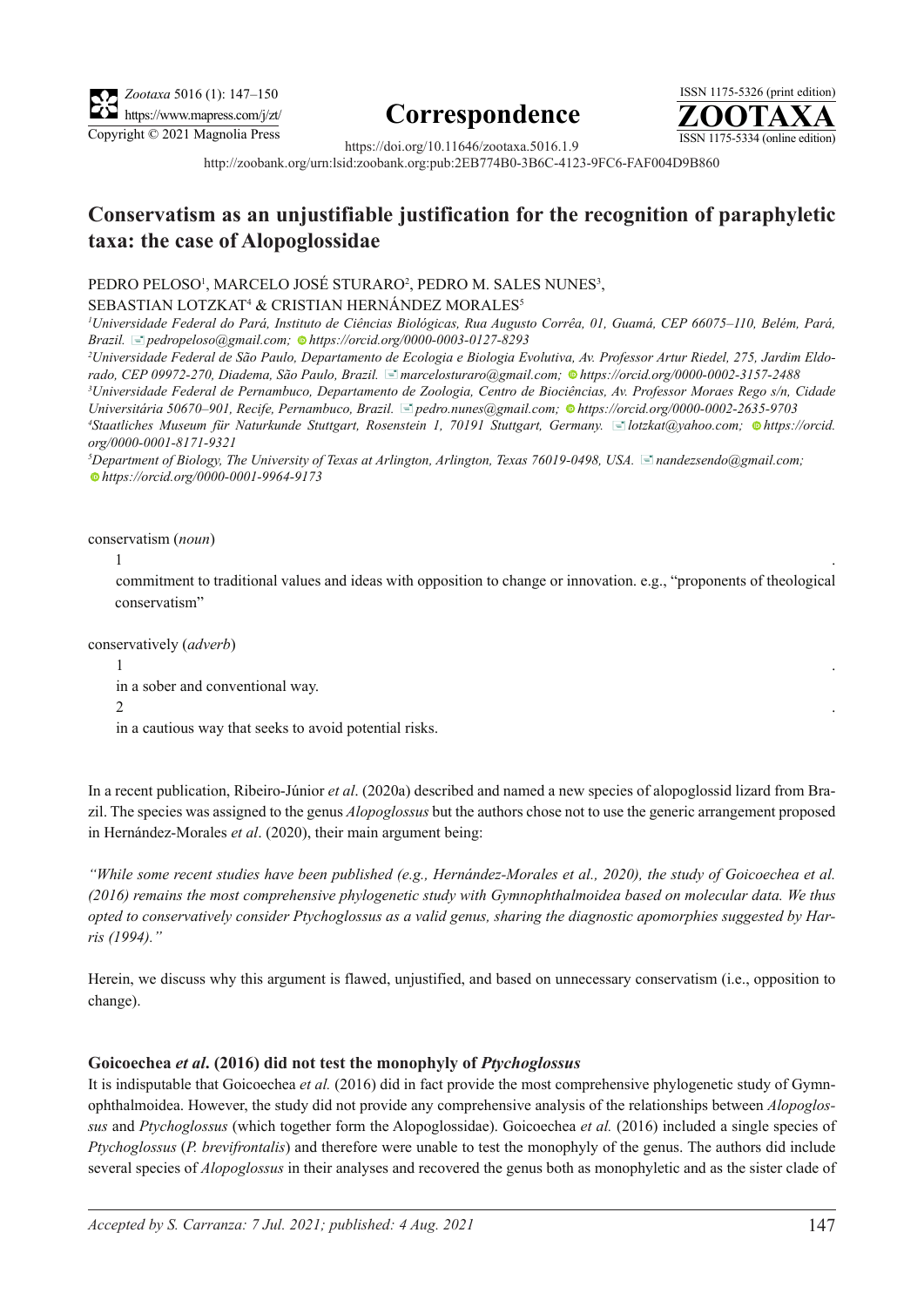*P. brevifrontalis.* In fact, the monophyly of Alopoglossidae, with a sister taxon relationship between *P. brevifrontalis* and a monophyletic *Alopoglossus,* has been recovered multiple times before (Pellegrino *et al*. 2001; Castoe *et al*. 2004; Torres-Carvajal & Lobos 2014; Colli *et al*., 2015). This was never disputed by Hernández-Morales *et al*. (2020) or any study before that. What Hernández-Morales *et al*. (2020) (and us, herein) disputed was the severity of previous tests, including that of Goicoechea *et al*. (2016). *Ptychoglossus*, as understood prior to Hernández-Morales *et al*. (2020), contains 14 named species, and all previous studies based on DNA sequence data had included only a single species.

Monophyly is a fundamental concept in phylogenetic systematics that relies deeply on the Darwinian ideas of ancestry and divergence (Hennig, 1966). Abandoning the search for a taxonomy based on monophyly and instead preferring a paraphyletic arrangement with the argument of acting "conservatively" (i.e., in a cautious way to avoid potential risks), as done by Ribeiro-Júnior *et al*. (2020a), is not only non-scientific, but also likely a result of their own biased personal views of how systematics should work. Resisting change based on opinion, and not evidence, is reckless and shows very poor judgement. Unfortunately, this behavior is not new to systematists who seem to like phylogenies only when the results are convenient to their own agendas (see Frost *et al.,* 2008).

### **Invitation for additional phylogenetic evidence**

Taxonomy is a discipline full of traditions and values and is probably the area of the biological sciences that is most sensitive to historical interpretations of old work. Ribeiro-Júnior *et al*. (2020a) invoked the monumental opus of Harris (1994) to further justify recognition of *Alopoglossus* and *Ptychoglossus* as valid, therefore implying that Harris' work has provided *diagnostic apomorphies* for both genera. However, Harris (1994) failed to provide unambiguous synapomorphies for all species in each genus. When examined in detail, the so-called apomorphies mentioned by Ribeiro-Júnior *et al*. (2020a) are reduced to only a couple of characters, neither of which apply to all species. It is also worth mentioning that the work of Harris (1994), while doubtlessly a fundamental standard in alopoglossid taxonomy and systematics, is not phylogenetic and none of the evidence treated therein was evaluated in light of a phylogenetic hypothesis. This is not a demerit to Harris (1994), as he used the available evidence in the best way possible with the goals and tools he had.

Regardless of intention, Harris's (1994) taxonomic arrangement is based on similarity and not on phylogeny. On the other hand, Hernández-Morales *et al*. (2020) arrangement is based on the most comprehensive phylogeny of Alopoglossidae to date. When arbitrarily choosing to retain *Alopoglossus* and *Ptychoglossus* as separate taxa without providing any new evidence to suggest that these genera constitute two distinct evolutionary units, Ribeiro-Júnior *et al*. (2020a) chose to ignore a massive amount of evidence (both genomic and phenotypic) that strongly suggests otherwise. The dataset of Hernández-Morales *et al*. (2020) is composed of a combined matrix of DNA sequence data (both mitochondrial and nuclear genes) and an extensive phenotypic matrix of 143 characters covering all the morphological character diversity employed and partially established in Harris (1994). Whereas Harris's (1994) analyses were restricted to external morphology and hemipenis with a focus on variation within *Ptychoglossus*, the matrix of Hernández-Morales *et al*. (2020) includes external morphology, hemipenis, and osteology for both nominal genera.

The monophyly of *Alopoglossus* and *Ptychoglossus* (Alopoglossidae) is supported by at least 10 phenotypic synapomorphies. Curiously, the clade containing all species of *Alopoglossus sensu* Ribeiro-Júnior *et al*. (2020a) is supported by nine phenotypic synapomorphies. This would have been enough justification the authors limit their discussion and comparisons of their new species to members of this clade. It is not, however, a reason to ignore the fact that *Alopoglossus* was recovered as deeply embedded in *Ptychoglossus.* Hernández-Morales *et al*. (2020) recognized this fact, but also revealed that retaining *Ptychoglossus* (junior synonym) as valid and separate from *Alopoglossus* (senior synonym) would necessitate a complete overhaul of the taxonomy of Alopoglossidae (including the recognition of multiple new genera). Ribeiro-Júnior *et al*. (2020a) did not provide any new evidence to the contrary, and most certainly did not undertake the necessary steps to suggest an updated monophyletic taxonomy for the family. Instead, they chose the easy way out—to simply ignore the fact that *Alopoglossus* and *Ptychoglossus* cannot be treated as separate taxa anymore without accepting further taxonomic changes.

Tradition (conservatism) and fear of change (to act conservatively) often lead to bad taxonomic decisions and delays in progress (Frost *et al.*, 2009; Peloso *et al*., 2017). The study of Hernández-Morales *et al*. (2020) represents the only phylogenetic analysis to include a meaningful taxon sampling among both *Alopoglossus* and *Ptychoglossus*—all but a single species recognized at the time of publication. Moreover, it also includes anatomical data as an additional source of evidence making it the most severe test of the monophyly of both genera to date. *Voilà*! The monophyly of *Ptychoglossus*  is rejected (Hernández-Morales *et al*. 2020).